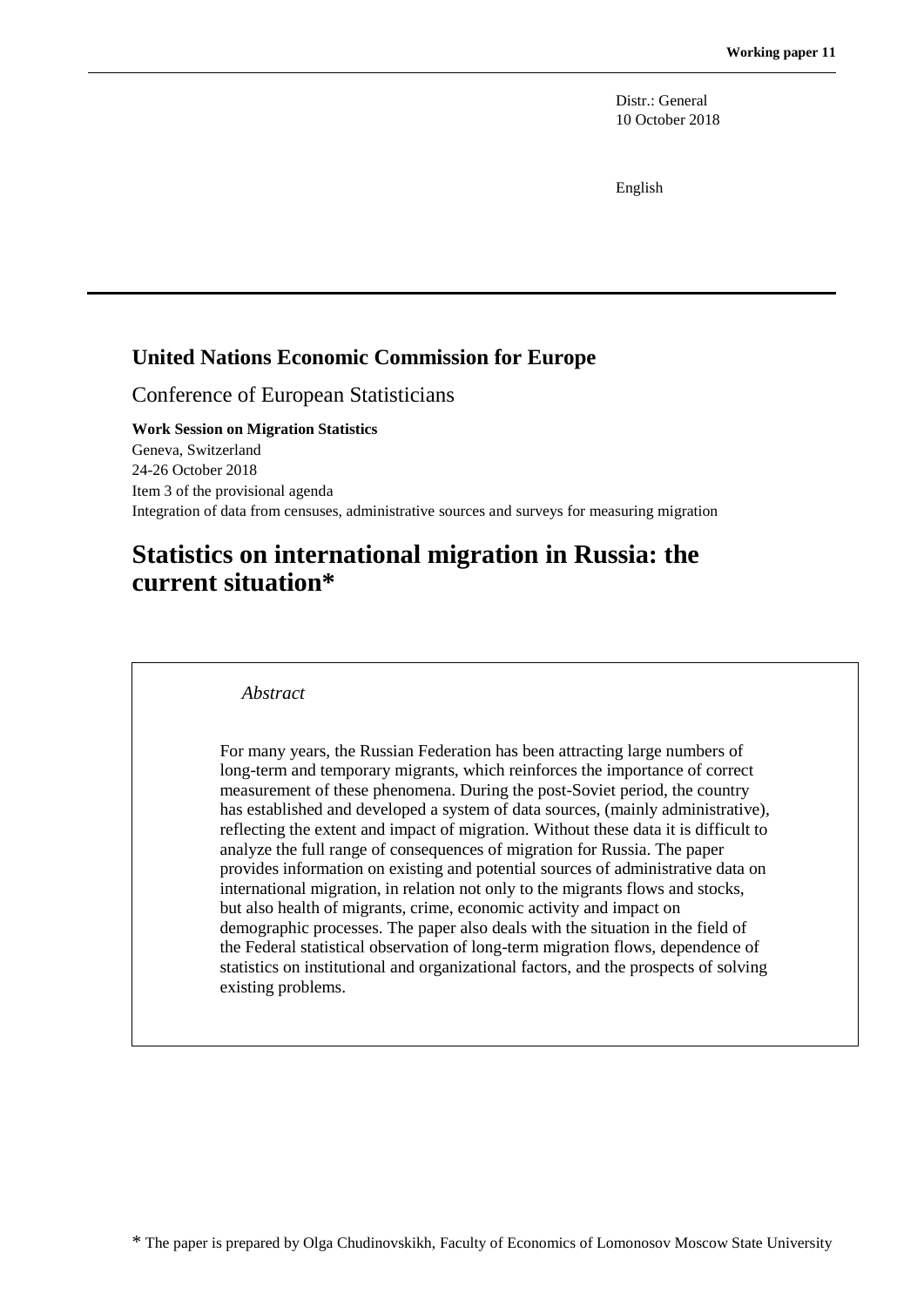#### **I. Introduction**

1. During the whole period after the breakdown of the USSR, Russia has remained the center of a large migration system that evolved in the post-Soviet space. From 30 to 80 percent of migrants from other CIS countries of CIS come to Russia for permanent residence or temporary employment. Between 1992 and 2017 Russia hosted over 11 million immigrants with the vast majority arriving from the former Soviet republics. Net migration, as adjusted after the 2010 census, amounted at 6 million people or more. Russia is among top five countries in terms of the stock of international migrants born abroad; in 2017 their number exceeded 11.6 million people<sup>1</sup>. "Statistical" migrants who arrived in Russia in the Soviet years from other republics of the former USSR are gradually being replaced by "true" international migrants from the newly independent states.

2. The extent of labour migration in Russia, even during the current economic crisis, remains one of the most significant in Europe. In 2016–2017, foreign citizens received about 1.7–1.8 million work permits and patents (per year), and several hundred thousand foreigners were entitled to work without a special permit<sup>2</sup>. Russia is among top ten countries hosting international students. The stock of international students in 2017/2018 academic year exceeded 240 thousand. In 2014, the problem of reception of considerable flows of forced migrants again became topical for Russia: over two years (2014–2015), more than 300 thousand migrants from the south-eastern regions of Ukraine were granted temporary asylum. In 2016–2017, more than 250,000 immigrants received Russian citizenship per year, and in total almost nine million people have been granted Russian citizenship since 1992. Estimates of illegal migration, first of all labour migration, remain topical; its volumes are comparable to the number of legally working foreigners<sup>3</sup>. These facts explain why migration management issues remain on the agenda of the country's both domestic and international policy. Measurement of migration in its diversity, development of statistics is in demand not only among the scholars in migration; they are, first of all, necessary for evidence-based decisions in the field of migration (and other) policies.

3. For many years, Russia has been establishing a system of migration statistics sources, which includes both "statistical" ones (referring to the responsibility of the Federal State Statistics Service (Rosstat)) and administrative data sources. This process was uneven; it was characterized by periods of both acceleration and stagnation. The key role in this system is played, of course, by Rosstat. The National Statistical Office collects migration data through censuses, sample surveys and current statistical observation of migration flows and (as will be shown below) vital events based on primary information from administrative sources. In addition, Rosstat regularly receives aggregated reports with migration-related variables from governmental agencies, such as the Ministry of Interior (MOI), the Ministry of Justice (civil registry offices), the Ministry of Education and Science, the Ministry of Health, etc. The governmental agencies themselves are also major producers of migration statistics or phenomena directly related thereto. The priority here, of course, belongs to the Ministry of

1

<http://www.un.org/en/development/desa/population/migration/data/estimates2/estimates17.shtml>

<sup>&</sup>lt;sup>1</sup> International migrant stock: The 2017 revision

**<sup>2</sup>** <sup>2</sup> This category includes citizens of the countries of the Eurasian Economic Union and people who have a temporary residence permit or a residence permit. In 2017, out of 4.9 million foreigners who arrived in Russia and upon registration at the place of stay indicated "employment" as the purpose of their arrival, 822 thousand were citizens of the EEU countries. At the end of the year, the number of people holding a residence permit and a temporary residence permit reached 1.1 million, of which approximately 80% were at the working age of 18 to 59 years. <sup>3</sup> We will not cover this important issue in detail in this paper. However, it should be noted that the best approach to such assessments in Russia is the residual method, when, for example, the number of foreigners registered during the year at a place of temporary residence for the purpose of employment is compared with the number of persons who have received official permission to work in Russia. Since 2015, when the rules for access to the Russian labour market became more stringent for foreigners, and the financial costs of this access have increased, the ratio between people who arrived to find work and those who received permits was about 2: 1, while in the previous years it was almost 1:1. In 2017, about 4 million foreigners (without taking into account citizens of the countries of Eurasian Economic Union) were registered as migrants for the purpose of "employment", and only 1.9 million patents and work permits were issued.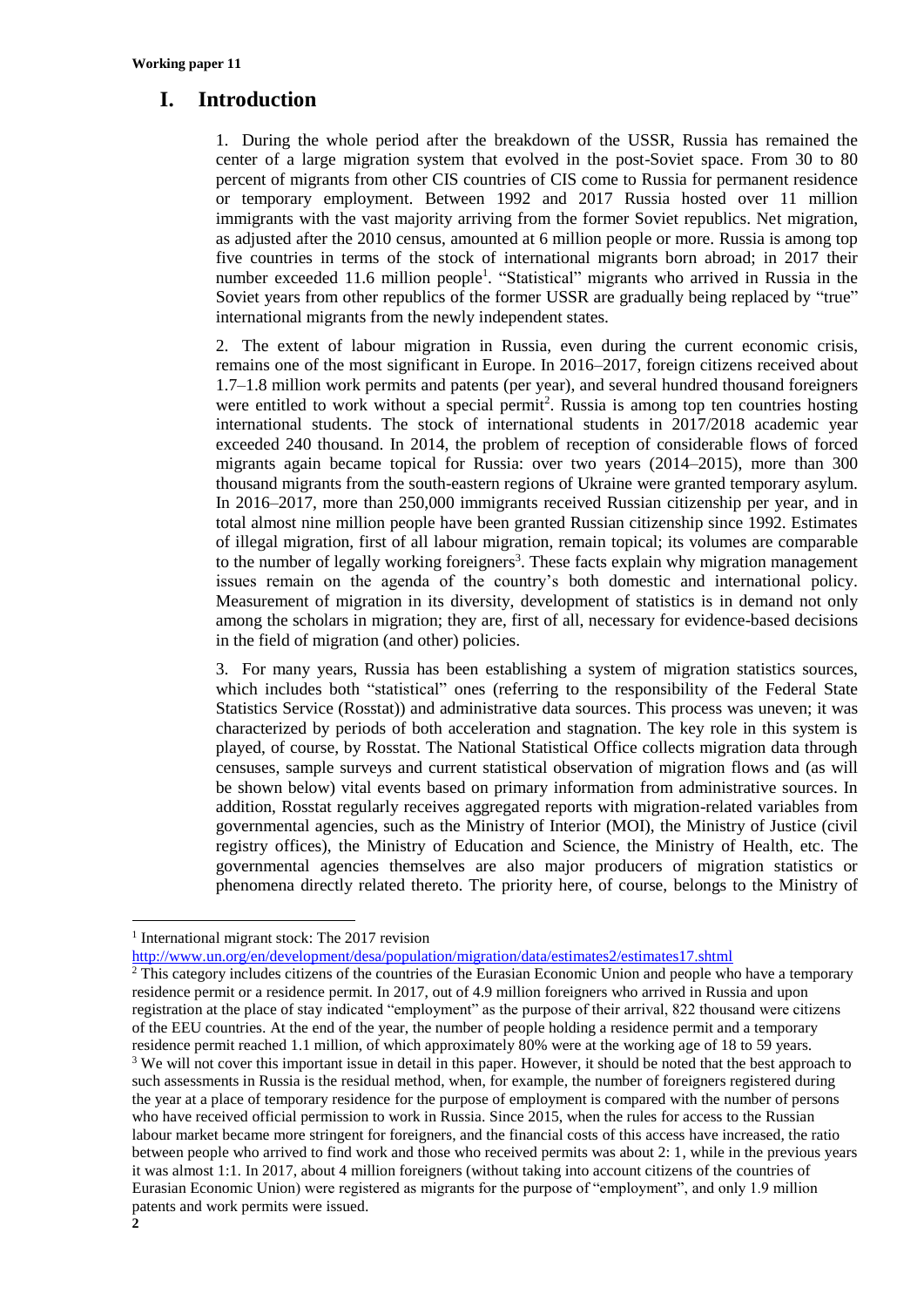Interior, and namely, the Directorate General on Migration Issues. It was established in 2016 to replace the abolished Federal Migration Service of Russia (FMS).

4. In the absence of a population register (its establishment has begun quite recently  $4$ ), migration data in Russia resembles mosaic, where the number of elements depends not only on availability of certain information in the agencies, but also on the willingness of these agencies to develop statistics and disclose it to the public.

5. In this report we will discuss certain problems in the field of international migration statistics in Russia and, in particular, the inconsistency of the technological capabilities of the Ministry of Interior of Russia with the needs of the federal statistical observation of migration flows. In addition, we will provide information on some types of administrative statistics describing some specific aspects of migration, and dwell on the problem of insufficient use of various sources of statistical data, which have the potential to provide answers to important questions related to the consequences of international migration in Russia.

#### **II. The main problems of the federal statistical observation of migration flows**

6. Apart from conducting population censuses that mainly collect information on stocks of migrants born abroad and resident population with foreign citizenship<sup>5</sup>, Rosstat has been producing statistics on international and internal migration flows since the 1930s. This data is used for current population estimates (at regional and federal levels), in the national accounts system, etc. The primary information on long-term migrants both international and internal, comes from the internal affairs agencies on paper carriers, the so-called forms of statistical registration of a migrant. Until 2011, they were filled out upon registration of a person at a new place of permanent residence. In 2011, Rosstat switched to a new methodology of data collection, which was already discussed in detail at one of the UNECE workshops on migration statistics in the CIS countries<sup>6</sup>.

|               |       |       | -     |       |       |       |       |       |       |       |
|---------------|-------|-------|-------|-------|-------|-------|-------|-------|-------|-------|
|               | 2008  | 2009  | 2010  | 2011  | 2012  | 2013  | 2014  | 2015  | 2016  | 2017  |
| Arrivals      | 281.6 | 279.9 | 191.7 | 356.5 | 417.7 | 482.2 | 578.5 | 598.6 | 575.2 | 589.0 |
| Departures    | 39.5  | 32.5  | 33.6  | 36.8  | 122.8 | 186.4 | 308.5 | 353.2 | 313.2 | 377.2 |
| Net migration | 242.1 | 247.4 | 158.1 | 319.8 | 294.9 | 295.9 | 270.0 | 245.4 | 261.9 | 211.9 |

**Table 1. Long-term international migration flows in Russia in 2008–2017, thousands** 

Source: Rosstat<sup>7</sup>

<sup>4</sup> This decision was made in 2017. See: Order of the Government of the Russian Federation No. 1418-p dated July 4, 2017 approved the Concept of Creation and Maintenance of a Unified Federal Information Resource Containing Information about the Population of the Russian Federation, and appointed the Federal Tax Service of Russia as the registry operator. Currently, the draft law "On the Unified Federal Information Resource Containing Information About the Population of the Russian Federation" is being discussed. See http://www.consultant.ru/cons/cgi/online.cgi?req=doc&base=PRJ&n=173241#048642385403417754

<sup>&</sup>lt;sup>5</sup> The situation regarding collection of materials on migration during population censuses can be considered relatively satisfactory, since their programs contain comprehensive blocks of questions on migration. The biggest problem in the 2010 census was the difficulty of obtaining data from respondents and its compensation with fractional information from administrative sources. This resulted in a huge number of people who did not indicate information about the country of birth (4.5 million), citizenship (4.1 million) and ethnicity (5.6 million). See the website for the 2010 All-Russian Population Census

[http://www.gks.ru/free\\_doc/new\\_site/perepis2010/croc/perepis\\_itogi1612.htm](http://www.gks.ru/free_doc/new_site/perepis2010/croc/perepis_itogi1612.htm)

<sup>6</sup> Use of administrative data sources to measure migration in Russia. Economic Commission for Europe Conference of European Statisticians Work Session on Migration Statistics Chisinau, Republic of Moldova 10–12 September 2014<http://www.unece.org/index.php?id=33645> It also explains why 9 months were chosen as the time criterion.

 $^7$  [http://www.gks.ru/wps/wcm/connect/rosstat\\_main/rosstat/ru/statistics/population/demography/#](http://www.gks.ru/wps/wcm/connect/rosstat_main/rosstat/ru/statistics/population/demography/%23)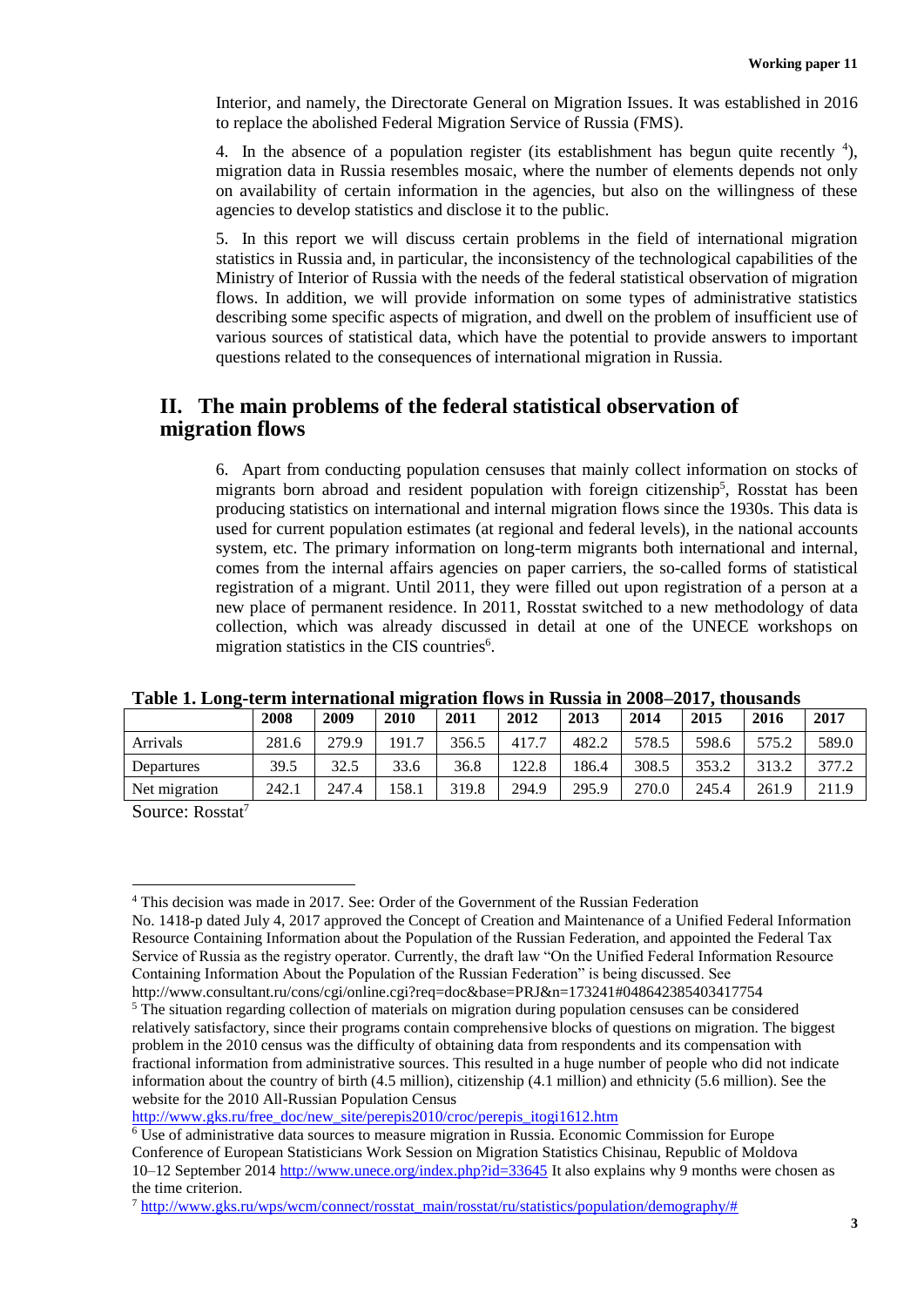7. Let us briefly recall the essence of the changes. Since 2011, in addition to migrants with "permanent" registration, numerous migrants with temporary registration at the place of stay for a period of 9 months or longer have been included in statistical observation. In particular, flows of temporary migrant workers and labour migrants with long-term work contracts began to be taken into account. The change in the methodology has resulted not only in a sharp increase in migration volumes (Table 1), but also in significant structural shifts of the flows, first of all, in a dramatic increase in the share of foreign citizens therein (Fig. 1).

**Fig. 1. Share of foreign citizens in flows of international migration in Russia in 2002-2017, percent.**



Based on Rosstat data<sup>8</sup>

<u>.</u>

8. Until 2011, only persons with a temporary or permanent residence permit could obtain "permanent" registration at a place of residence. Therefore, numerous long-term migrants who did not have such a document and status were not covered by statistics. In addition, until 2011, the liberal rules of Russian citizenship acquisition presumed a very short period (less than a year) between moving and getting the Russian passport. Many migrants preferred to naturalize first, and then obtain a permanent registration. Therefore, such immigrants were counted by statistics as Russian citizens.

9. In 2011, important changes occurred in methodology of counting the departures. After the expiration of temporary registration (9 months and longer), it is *automatically* considered that migrants have left the place of former residence or rather, moved to the country of their citizenship. It should be noted that the calculations are carried out in the Rosstat computer center and no information is received by Rosstat from the Ministry of Interior on the premature departure of such migrants. For "true" emigrants who get deregistered from the place of permanent residence when leaving for residence abroad, the forms of statistical registration of departures are filled out. The share of temporary migrants in the flow is very high. In 2012–2017, it amounted at almost 73% among immigrants, and over 90% of emigrants were counted because of expiration of the temporary registration (Table 2). The growth of "emigration" began in 2012 rather than in 2011, because the period of temporary registration of a significant number of immigrants who arrived in 2011 expired exactly in 2012.

<sup>8</sup> See newsletters "Size and migration of the Russian population" for 2002–2007.

**<sup>4</sup>** http://www.gks.ru/wps/wcm/connect/rosstat\_main/rosstat/ru/statistics/publications/catalog/doc\_1140096034906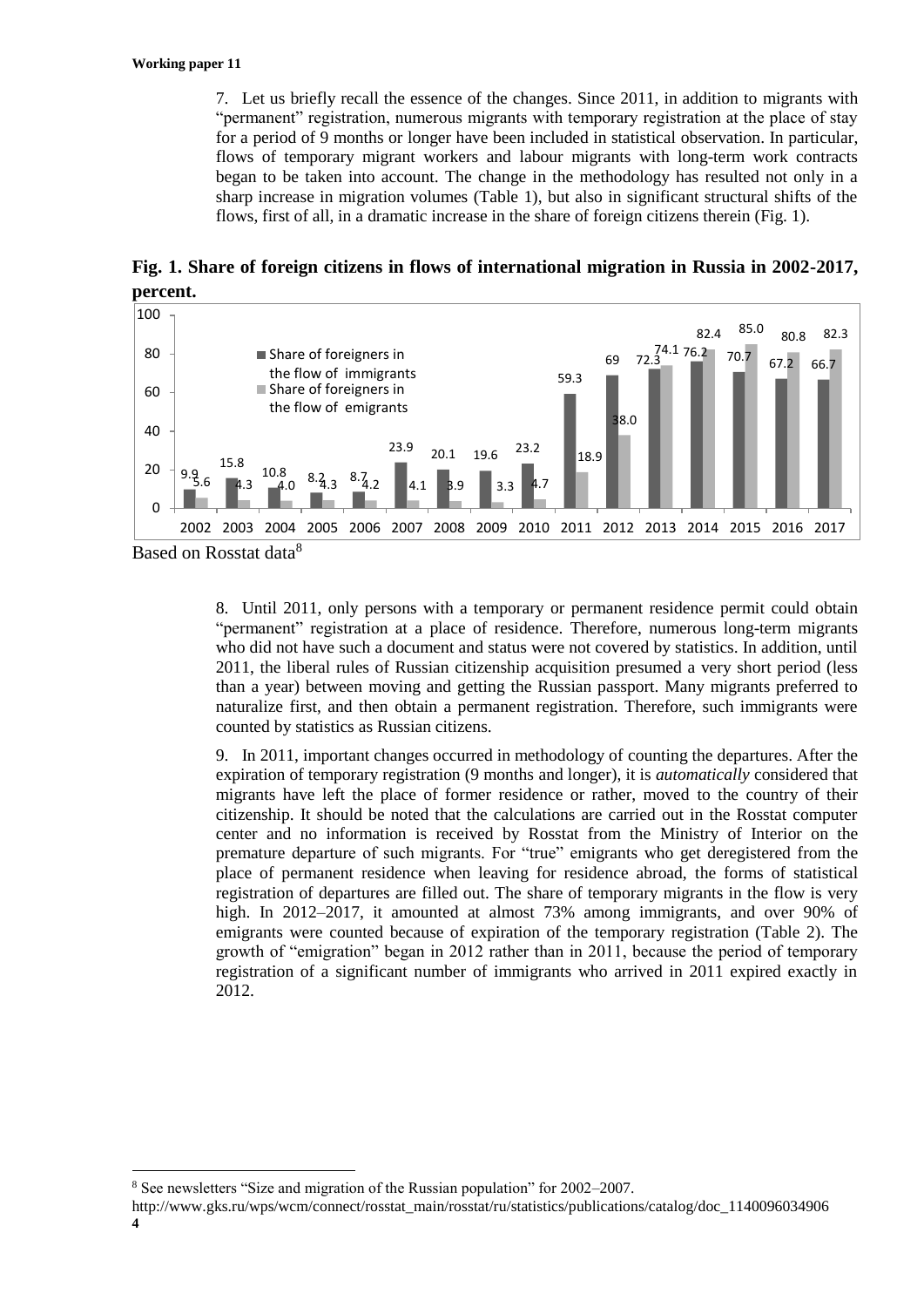|      |                                                        | Immigration                                                               | <b>Emigration</b>                                                  |                                                                   |  |  |
|------|--------------------------------------------------------|---------------------------------------------------------------------------|--------------------------------------------------------------------|-------------------------------------------------------------------|--|--|
|      | Registered in a new<br>place of permanent<br>residence | Registered at the place<br>of stay for a period of 9<br>months and longer | Deregistered from<br>the former place of<br>permanent<br>residence | Left due to expiration<br>of registration at the<br>place of stay |  |  |
| 2012 | 30.7                                                   | 69.3                                                                      | 21.2                                                               | 78.8                                                              |  |  |
| 2013 | 27.4                                                   | 72.6                                                                      | 13.0                                                               | 87.0                                                              |  |  |
| 2014 | 24.3                                                   | 75.7                                                                      | 7.5                                                                | 92.5                                                              |  |  |
| 2015 | 28.0                                                   | 72.0                                                                      | 5.8                                                                | 94.2                                                              |  |  |
| 2016 | 27.5                                                   | 72.5                                                                      | 5.6                                                                | 94.4                                                              |  |  |
| 2017 | 26.5                                                   | 73.5                                                                      | 4.3                                                                | 95.7                                                              |  |  |

**Table 2 Distribution of international migrants in the Russian Federation by type of registration in 2012–2017, percent**

Based on Rosstat data<sup>9</sup>

<u>.</u>

10. Transition to a new methodology while maintaining the old technology of paper-based data collection (and the impossibility of current adjustments in case of premature departure and re-arrival of a migrant) aggravated the problem of data quality, including double count or underestimation of migrants. Rosstat specialists understand the existence of this problem very well and have long been planning to abandon the use of paper carriers. In the age of information technology, paper forms of statistical registration of migrants do not just look like an anachronism: their processing requires a huge amount of manual labour and time. The information is not machine readable, its input into a computer and preliminary preparation (coding of geographic and administrative units) is performed manually by the staff of regional offices of Rosstat. Moreover, a significant part of the forms come already as printouts, which means that the information has already been entered once by the MOI registration bodies, and statisticians do this work again.

11. The transfer of primary information on migrants in electronic format to Rosstat depends on the capabilities of its supplier, i.e. the Ministry of Interior. Several years ago, Rosstat commenced work related to coordination with the FMS of the technology of transmitting primary data on migrants in electronic form. The hope for a quick solution was given by the progressive development of information resources of the FMS, which for almost 12 years could already provide the Russian society with the main types of administrative statistics related to the foreign citizens' migration. Commissioning of the "Territory" application software and centralization of the regional information resources of the FMS bodies should have made it possible to transfer to Rosstat information files on both internal and international migration, of Russian citizens and foreigners. However, institutional circumstances intervened.

12. In April 2016, the Federal Migration Service was dissolved, and its functions were transferred to the Ministry of Interior, namely to the newly created Directorate General on Migration Issues of the Russian Ministry of Interior (DGMI). This step had great implications for the information systems of the former Federal Migration Service, and even more so for the nature of interaction between the newly established Directorate General with external users regarding statistics on migration.

13. All information resources of the FMS that had been created by that time were transferred to the Ministry of Interior : The central data bank for registration of foreign citizens, the "Territory" application program, the State Migration Registration Information System, etc., which helped to maintain all forms of registration of foreign citizens and the various statuses assigned to them, including those giving the right to work or live in Russia, up to the obtaining of citizenship. It should be noted that the information systems of the former Federal Migration Service were not transferred directly to the Main Directorate for Migration of the

<sup>&</sup>lt;sup>9</sup> In addition to the statistical bulletin "Size and migration of population of the Russian Federation", Rosstat develops more detailed regulatory tables for Russia available in electronic form upon request.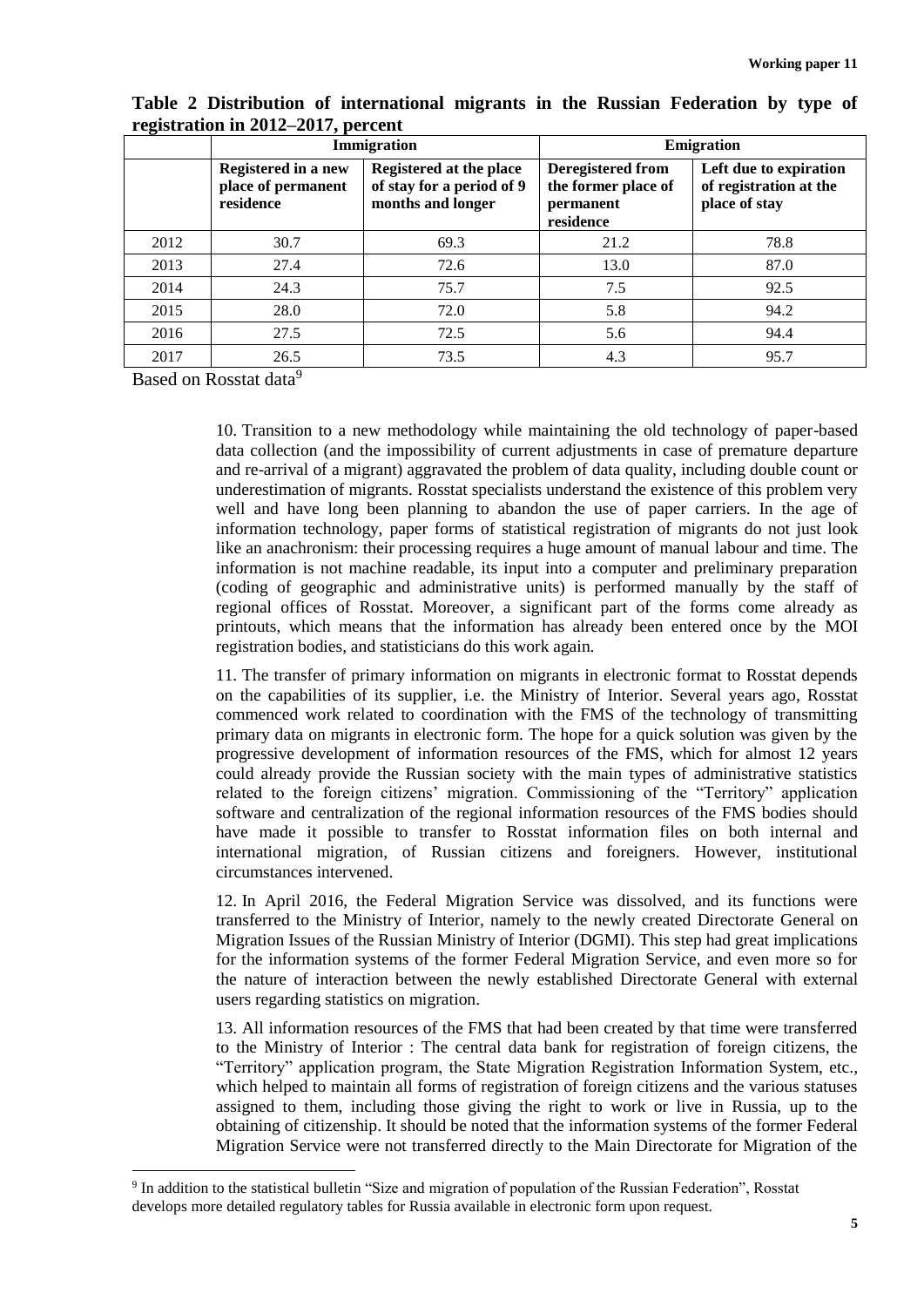Ministry of Interior, but to the Department of Information Technologies, Communications and Information Protection of the MOI. The Main Directorate for Migration became the user and the end customer of the information. There was a change in the team involved in supporting and developing the system, which in its innovative approaches was ahead of many similar systems not only in Russia, but also globally. According to the specialists of the FMS of Russia, this was confirmed at many international meetings with their colleagues from other countries.

14. Development of the information system was replaced by its stagnation. Work on further integration of the regional segments of the "Territory" application software was stopped, and most of them remained unconnected to the central server. A discussion began on the prospects to establish a new information resource for migration units. After two years, it became clear that it was much more difficult to do this than to restore the functioning of already existing software products and databases, and that it was wiser not to start from scratch, but to develop the potential of already existing systems. Such an approach will ensure continuity in the field of information technologies of the Federal Migration Service and the Directorate General on Migration Issues of the Russian Ministry of Interior and will help to save huge amounts of money, and — which is equally important — to prevent a loss of vast arrays of invaluable information. However, as a result of the two-year period of uncertainty, Rosstat's plans outpaced the technical capabilities of the Ministry of Interior regarding the transfer of arrays of primary statistical information on migration flows to statistical authorities.

15. Currently, Rosstat and the Directorate general on Migration Issues are in the process of agreeing on the format and procedure for transmitting primary data in electronic form. But even if this agreement is reached, data will be subject to certain limitations in the short term. First, so far there is the possibility of transferring information only on foreign citizens, and secondly, the range of variables is very limited, since the Ministry of Interior does not yet have the capacity to collect information about the level of education, marital status and the migrants' occupations, etc. In addition, the list of reasons for move which are registered in the databases of DGMI differs from that used in the forms of statistical registration of migrants.

16. Rosstat has plans to obtain information on internal and international migration of Russian citizens from the Ministry of Interior in electronic form. However, this is a matter of uncertain (but hopefully not very distant) future.

## **III. System of available administrative sources of data on international migration**

17. Based on the above, it is clear that among all agencies that produce administrative statistics on migration and related events, a very special place is allocated to the Directorate General on Migration Issues of the Russian Ministry of Interior. Despite the organizational difficulties associated with the information resources of the former Federal Migration Service of Russia, throughout the entire period (since April 2016), the development of regular statistical reports (forms 1-RD and 2-RD) has not ceased. Since the autumn of 2016, the main indicators of the migration situation have been regularly (once a month) published on the agency's website.<sup>10</sup>. The 2-RD report was supplemented by a new section – with statistics on foreign labour migration. Until 2016, this report contained only information on visa and registration work, including data on residence permits and temporary residence permits, as well as data on acquisition of the Russian citizenship. It also had a section on administrative practices (actions in the field of immigration control), but since 2016 these functions and statistical reporting related thereto have been under the jurisdiction of the police.

18. Upon request, it was still possible to obtain from the DGMI (on the basis of the Central Data Bank for Foreign Citizens Registration) more detailed information on the age and sex of

<sup>10</sup> [https://xn--b1aew.xn--p1ai/Deljatelnost/statistics/migracionnaya](https://мвд.рф/Deljatelnost/statistics/migracionnaya)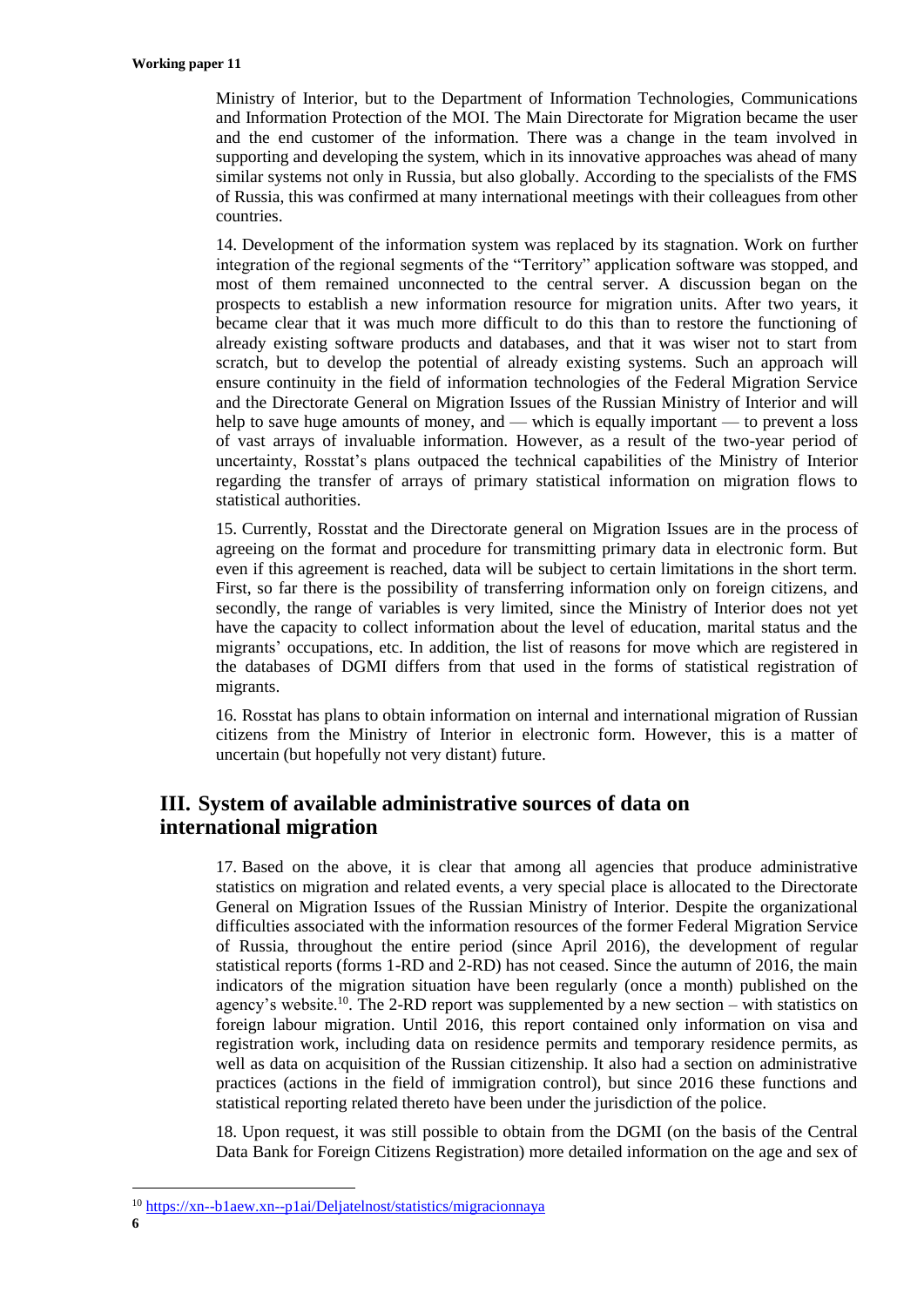foreign citizens who received work permits, patents, temporary residence permits, and residence permits. The above-mentioned decision of the Ministry of Interior to continue the development of information resources of the FMS gives hope that the opportunities lost during the last two years will be "caught up" and the operation of main automated accounting systems of Russian citizens and foreigners will be fully restored in the near future.

19. In addition to the data of the DGMI quite diverse administrative statistics are developed in Russia on a regular basis, characterizing not only migration itself, but also socially significant phenomena and processes in which migrants participate. Basically, this information is open to a wide range of users, but the way of obtaining it is not always convenient. In a number of cases, aggregated data is not posted on the websites of producing agencies, and it can only be obtained upon written request.

20. General information on the admission, graduation and stock of *foreign students* is published on the website of the Ministry of Education and Rosstat – in the Russian Statistical Yearbook<sup>11</sup>. The Center for Sociological Research of the Ministry of Education and Science publishes collections where official statistical information is presented in more detail, for example, by areas of study (specialization) and by the cities of Russia<sup>12</sup>.

21. Recently, when developing vital statistics (births and deaths) Rosstat began to separately indicate the *demographic events that happened to foreign citizens*. Unfortunately, information about the country of birth of migrants (which is also available in the civil registers) is not used so far, but we hope that it will happen in the future. Research of the contribution of migrants to fertility and mortality processes hugely enriches the analysis of the effects of migration, and the new data have already demonstrated their analytical potential. Regular publication of this information is not being done yet, and the authors emphasize that the studies were carried out on the basis of Rosstat unpublished data <sup>13</sup>. The algorithm for calculating indices and coefficients, i.e. birth and death rates, remains a problem, especially in the regions where there is a noticeable contribution of foreigners to the number of births and deaths. Not all foreigners who have given birth to children or died in Russia belong to the resident population, and the methodology for calculating the numerator and denominator can be of great importance.

22. The Ministry of Health develops and transfers to Rosstat data related to the *results of medical examinations of the population for infectious diseases*, such as HIV, active tuberculosis, sexually transmitted diseases, and infectious skin diseases. These regular reporting forms have been introduced not so long ago, and their value cannot be overestimated. Foreign citizens in the aggregated reports are specified in a separate column. In order to avoid incorrect conclusions about the morbidity rate of foreigners and their impact on the epidemiological situation in Russia, it is necessary to have information about the number of persons screened and their composition (this information is also collected). A simple correlation of the number of detected cases with the population of Russia and the number of foreign citizens staying (including temporarily and short-term stay) on its territory can give controversial results<sup>14</sup>. Not all Russian citizens are screened for infections, and

<u>.</u>

<sup>11</sup> See, for example section *Higher professional education* http://www.gks.ru/bgd/regl/b17\_13/Main.htm

<sup>&</sup>lt;sup>12</sup> A. L. Arefyev, F. E. Sheregi. Foreign students in Russian universities. Ministry of Education and Science of the Russian Federation. Center for Sociological Studies. Moscow 2014.

<sup>13</sup> S.V. Zakharov *Is the potential of structural growth factors of fertility exhausted?* (Part One). Demoscope-Weekly, № 731–732, June 5–18, 2017<http://www.demoscope.ru/weekly/2017/0731/tema02.php> ; S. Biryukova *Methodology for assessing the contribution of migrants to the reproduction of Russia's population using data based on civil status records.* Statistics. 2013. No. 4. P. 38–44.

<sup>&</sup>lt;sup>14</sup> In the study by O. Nechayeva, data on detected cases of diseases correlate with the mid-year population of Russia (for the citizens of the Russian Federation) and with the stock of foreigners staying on the territory of Russia as of a certain date, regardless of their status and length of stay. According to such calculations, the detectability of tuberculosis during the health examination is 2.65 times higher for foreign citizens as compared with the Russian citizens (2013: 163.2 against 61.6 per 100,000 of the population) and as for HIV, 2.93 times lower (107.5 against 315.1, respectively). (O.B. Nechayeva Recommendations on control of tuberculosis among migrants. Central Research Institute for Organization and Informatization of Health Care under the Ministry of Health of the Russian Federation, St.Petersburg, 2015. Adobe Acrobat presentation).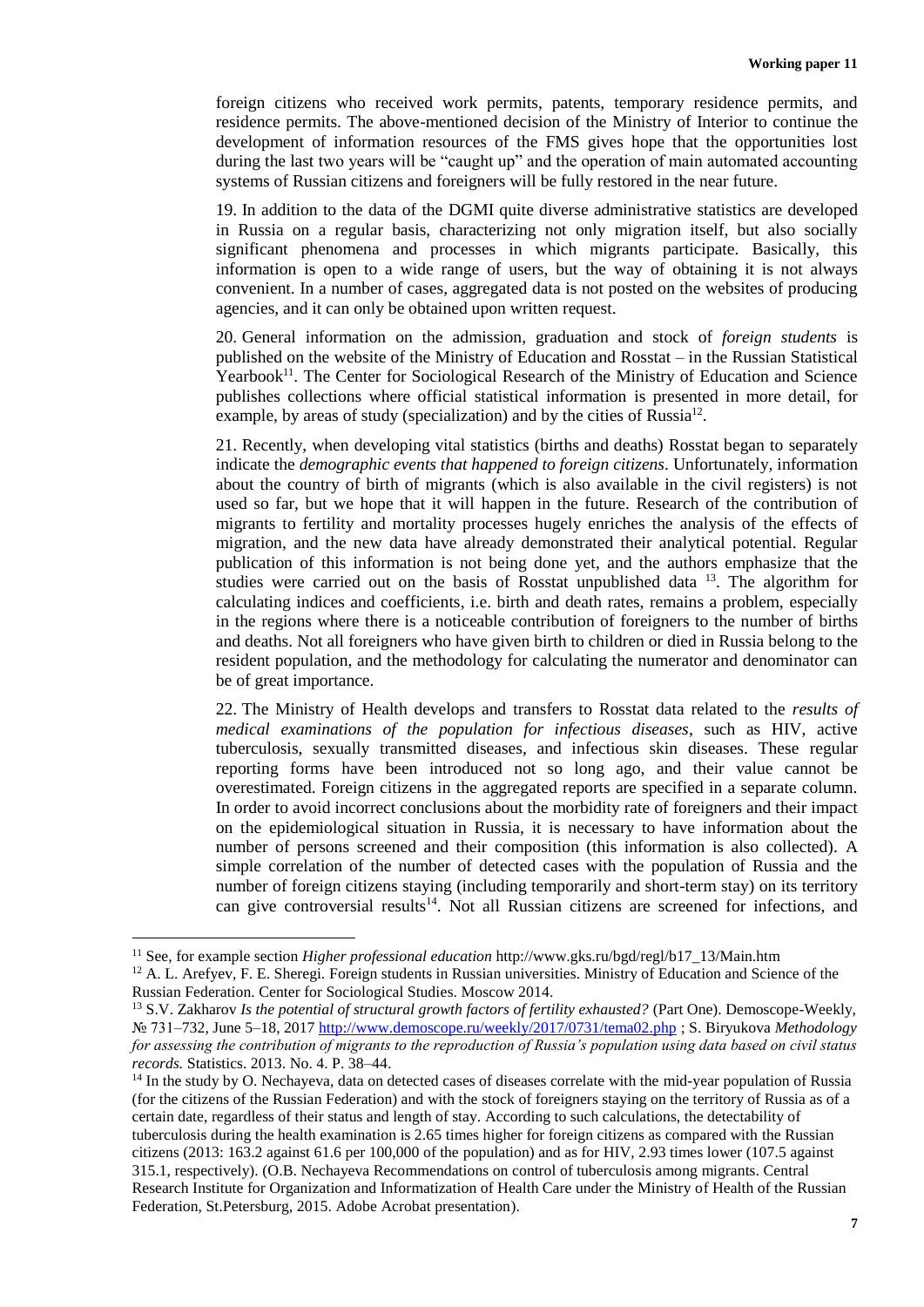coverage rates vary significantly by regions<sup>15</sup>. At the same time, all foreigners who want to work or reside in Russia are required to obtain a medical certificate on the absence of such infections. It would be more correct to correlate the number of detected cases with the number of examined Russian citizens and foreigners. Unfortunately, these statistics are not published so far in a consolidated form, and it is necessary either to send a request to the Ministry of health, or to look for fragmentary data in official publications of various agencies, for example, the annual reports of the Federal Service for Supervision of Consumer Rights Protection and Human Welfare (Rospotrebnadzor)<sup>16</sup>.

23. *The Ministry of Interior keeps records of crimes committed by foreigners and against foreigners*; the information is published on the website of the Ministry of Interior (monthly reports are available since  $2003$ <sup>17</sup>, the General Prosecutor's Office  $^{18}$ , and is also transferred to Rosstat. This information makes it possible to estimate relative indicators and compare the crime rates of Russian citizens and foreigners. Over the years, the proportion of crimes committed by foreigners has not exceeded 4 percent of the total number, and the "intensity" of crimes committed by foreigners is at least 2–3 times lower than that of Russian citizens.

## **IV. Potential sources of statistics on migration**

24. Despite a certain diversity of administrative statistics, which provides an idea of the scale and main characteristics of migration in Russia, there are still some problems in this area that remain unresolved. In the context of increasing importance of administrative sources (due to their obvious advantages and development of technological capabilities to collect, process, and disseminate data), some agencies only collect information on migration, but do not develop it. In addition, such a tool as a Labour force survey, which in its current format is not suitable for measuring and studying migration processes, is used very inefficiently in Russia. Here are some examples.

25. *Participation of migrants in the economic life* of the country is one of the important indicators of migration attractiveness and economic benefits of migration for the host country and the migrants themselves. Often it is the economic behavior of migrants that plays the key role in assessment of the integration process. Administrative statistical resources are available to study this phenomenon in Russia, but they are not yet used. Due to the inability to see departmental databases, we can imagine their potential only on the basis of variables (questions) in the application forms filled out by the people who apply to these departments. For example, data on citizenship and place of birth of a person are indicated in the application for tax registration with the Federal Tax Service. These variables help to disaggregate the Federal Tax Service data by the taxpayer's migration status. Besides, the tax service must have information about taxes paid by foreigners: since 2015, obtaining an individual tax payer number has become mandatory for all foreign labour migrants. Also, the databases of the tax service can provide information about the internal migration of the population; for this one needs to compare information about the place of permanent residence (registration) of a person with the place of tax payments. In some countries, estimates of internal migration are also made on the basis of data from the tax service despite their objective limitations<sup>19</sup>.

<sup>&</sup>lt;sup>15</sup> See, for example, the results of serological HIV screening in the Siberian

Federal District in 2012–2014. Omsk Research Institute of Natural Focal Infections, Siberian Federal District Center for Prevention and Control of AIDS. Omsk 2015.

<sup>&</sup>lt;sup>16</sup> See, for example, public report "On the status of sanitary and epidemiological welfare of the population in the Russian Federation in 2016[" http://rospotrebnadzor.ru/documents/details.php?ELEMENT\\_ID=8345](http://rospotrebnadzor.ru/documents/details.php?ELEMENT_ID=8345%20%20) 

<sup>17</sup> <https://мвд.рф/Deljatelnost/statistics>

<sup>&</sup>lt;sup>18</sup> <http://crimestat.ru/> Monthly reports "Crime in Russia" provide data on crimes related to foreign citizens and stateless persons, including statistics by regions [\(http://crimestat.ru/analytics\)](http://crimestat.ru/analytics). Similar reports are published on the website of the Ministry of Interior, but only for Russia in total.

**<sup>8</sup>** <sup>19</sup> The US Internal Revenue Service publishes a guide for users of migration statistics based on processing of tax returns of the country's population (Form F1040. U.S. Individual Income Tax Return). This data measures migration between counties and states. It is noted that the data does not reflect the entire population of the country, because not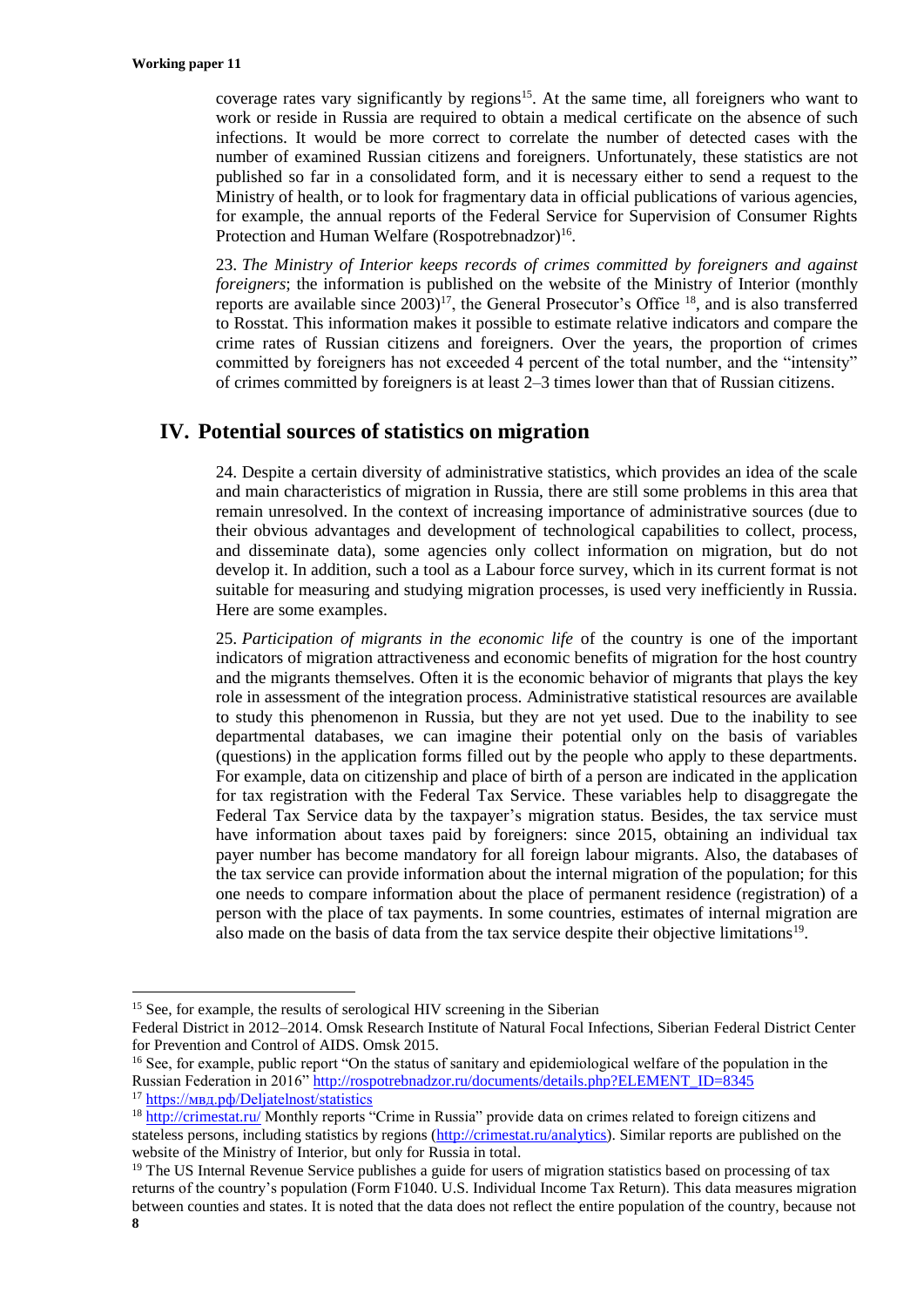26. The *entrepreneurship* of migrants is also an indicator of their economic behavior and integration. Information on the place of birth and citizenship of an individual is contained in the application form for registration in the Register of Individual Entrepreneurs and establishment of a farm. In the future, it would be extremely important to use this data to study migration; such developments have long been made abroad. For example, a study of the migrants' *entrepreneurship* in the OECD countries was carried out, inter alia, based on data from business registers (although many aspects of this problem were identified through national sample surveys<sup>20</sup>). A comparative analysis of the duration of the existence of enterprises established by migrants and non-migrants made it possible to measure the success of business activities of migrants in the country of residence.

27. It is known that the *migration of skilled specialists* with higher and secondary vocational education can be studied on the basis of information about the place where they were trained. Globally, one of the most important topics for study is migration of medical workers. While the emigration of Russian physicians (or individuals who have received professional training in Russia) can be traced in statistics of the host countries, in Russia we know nothing about the migration background of physicians and nurses working in the country. Many years ago, the Ministry of health had established the Federal Register of Health Workers in Russia, which includes information on the full name of the educational institution where the employee has completed basic and post-graduate training.<sup>21</sup>. We attempted to clarify with the Ministry of Health whether there was a possibility of developing such information, but did not receive a distinct answer. Therefore, for the time being, the potential of the Federal Register of Health Workers regarding the study of migration of this category of specialists can only be estimated theoretically.

28. Above, we focused our discussion on administrative data sources. But, speaking about the unrealized potential of statistical data sources, we should also mention *the situation with sample surveys* of the Russian population, which so far are very limitedly used to measure and study migration. In many countries, national sample surveys are used as one of the main sources of data on migration, which makes it possible to not only measure the number of people who were born abroad or have foreign citizenship, but also to explore the multiple characteristics of migrants. In Russia, the greatest potential in this regard has the Labour Force Survey (LFS), which is conducted monthly, interviewing nearly 900 thousand people per year. The questionnaire contains more than 100 questions. However, the wording of the question on citizenship does not allow foreigners to specify the country of their citizenship (citizen of Russia / non-citizen of Russia). The questionnaire does not contain the question about the country of birth and the year of moving to Russia.

29. Currently, there are several million immigrants living in our country who have obtained Russian citizenship, but we know absolutely nothing about the employment biography of former foreigners. We cannot yet answer the question whether their distribution differs by type of economic activity, occupation, unemployment rate and education from the indigenous population of Russia (non-migrants). Under the conditions of accelerated process of granting Russian citizenship (after the rules became more stringent in 2011, this period on average does not exceed 2–3 years after move), migrants do not retain foreign citizenship for long. Therefore, in the future, it is important to collect information not only about the country of birth, but also about whether the LFS respondent is a Russian citizen by birth or by naturalization, as well as about the year of move to Russia for permanent residence. To reduce the burden on respondents, an extended set of questions on migration can be included

<u>.</u>

 $\overline{^{20}$ OECD (2010), Open for Business: Migrant Entrepreneurship in OECD Countries, OECD Publishing. <http://dx.doi.org/10.1787/9789264095830-en> . Page 25. It should be noted that the cited edition describes the limitations of business registers when using them as a source of data on migrants' entrepreneurial activity, for example, form of ownership, etc. It is recommended to use special surveys of entrepreneurs more widely (ibid).  $21$  The names of educational institutions are listed in the Register of Educational Institutions of the Health System,

which is one of the directories of the FRMW[: http://nsi.rosminzdrav.ru/#!/refbook/1.2.643.5.1.13.13.11.1462](http://nsi.rosminzdrav.ru/#!/refbook/1.2.643.5.1.13.13.11.1462)

all residents must fill out form 104[0 https://www.irs.gov/statistics/soi-tax-stats-state-to-state-migration-database](https://www.irs.gov/statistics/soi-tax-stats-state-to-state-migration-database-files)[files](https://www.irs.gov/statistics/soi-tax-stats-state-to-state-migration-database-files)